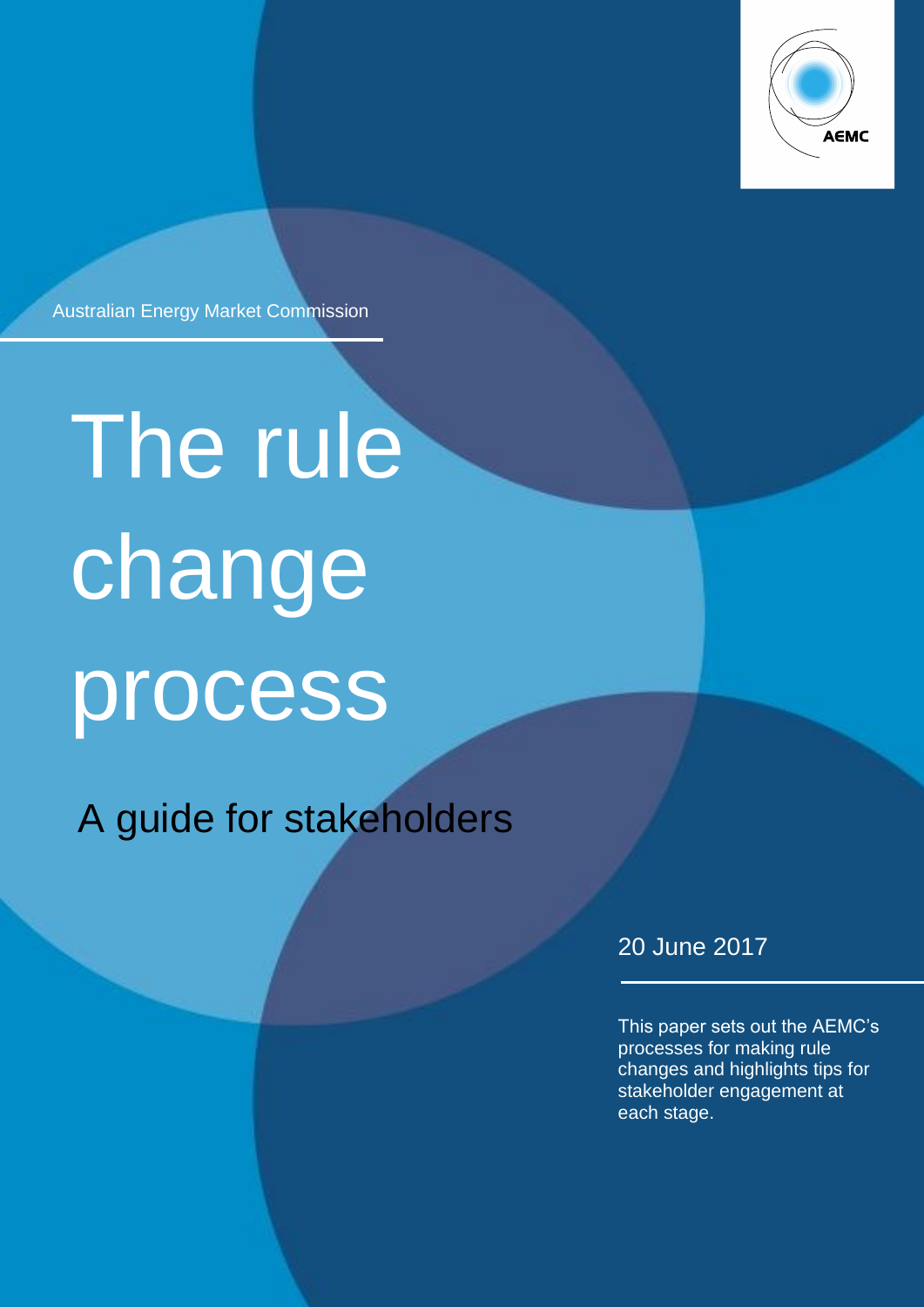#### **About this Document**

The AEMC is a national body with two main roles: providing expert advice to the COAG Energy Council on developing energy markets in ways that will benefit energy consumers, and making the rules that govern how energy markets operate.

All of the AEMC's work is guided by the three legislated national energy objectives:

- National electricity objective (NEO)
- National gas objective (NGO)
- National energy retail objective (NERO).

Each objective requires an explicit focus on the long-term interests of energy consumers in our rule making decisions and advice.

To assist stakeholders in understanding the Commission's decision making process and how we apply the energy objectives, the AEMC published 'Applying the energy objectives, a guide for stakeholders' in December 2016.

This document - 'A guide to the rule change process' is the second guide the AEMC has developed to inform stakeholders on particular aspects of our work. It aims to act as an information source for stakeholders on how we go about making rule changes and how best to engage with us.

The document is set out in two parts: the first part outlines the processes involved in a rule change, from the initial rule change request to submissions and tips for stakeholder engagement incorporated at each stage. It also provides the context for our processes such as our legal obligations and the value of early engagement. The second part describes instances where the standard rule change process may differ and highlights our rationale for this.

Effectively engaging with people and organisations with an interest in Australia's energy market provides valuable input to our rule making. We aim to fully understand the issues raised by stakeholders on the implications of a rule change and to ensure stakeholders feel they are listened to and understand how we have come to our decisions.

The Commission considers this to be a 'living' document and welcomes feedback on it, which will be refined and updated over time. Any questions or comments on this document should be directed to Tom Walker (tom.walker@aemc.gov.au) or Christine Reen (christine.reen@aemc.gov.au).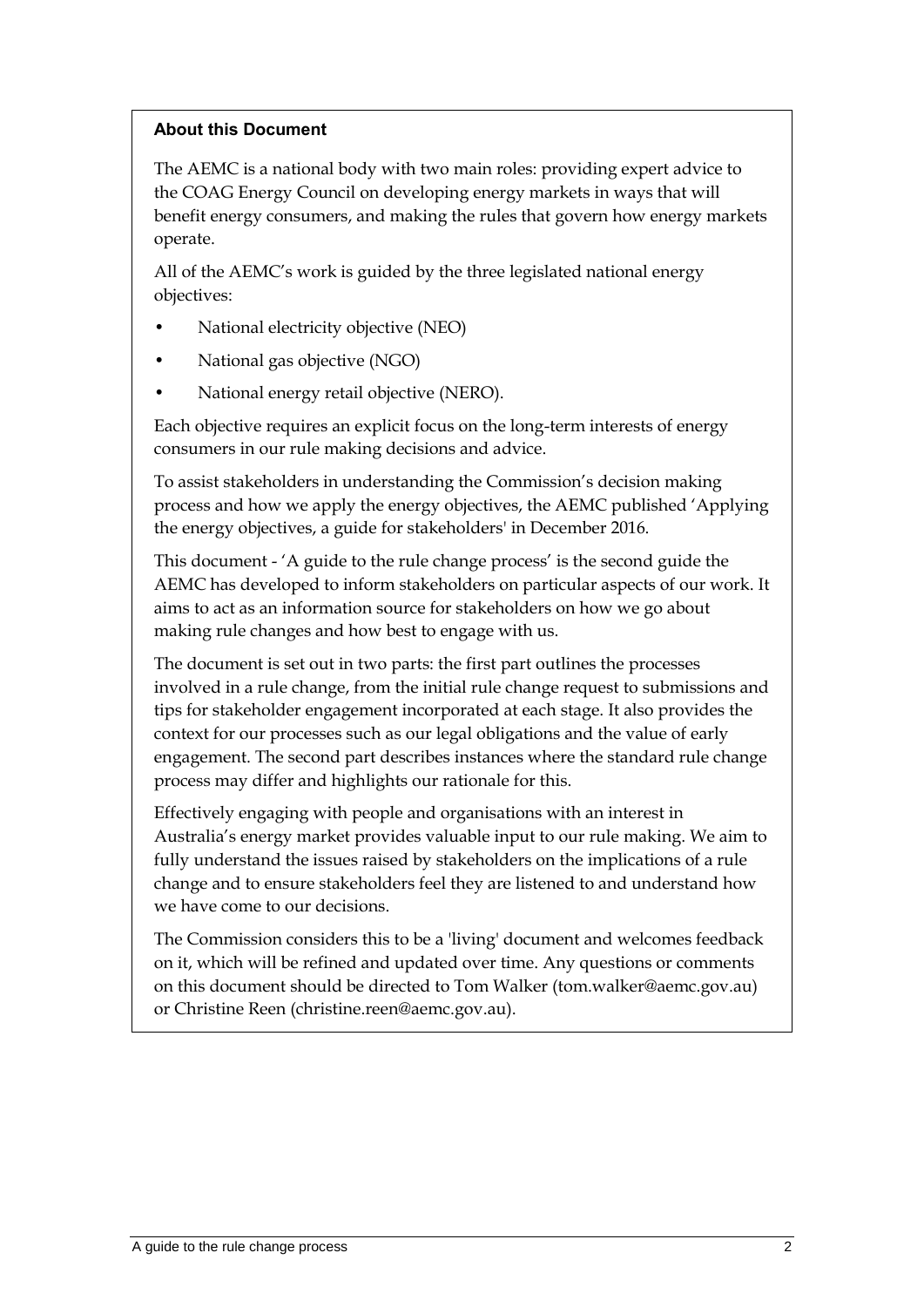# **Basic steps in a rule change process**

#### **Introduction**

The AEMC makes and amends the rules for the energy markets under the National Electricity Law (NEL), the National Gas Law (NGL) and the National Energy Retail Law (NERL).<sup>1</sup> These rules impact on how market participants can operate in the competitive generation and retail sectors; provide specific protections for consumers to whom energy is sold and supplied; and also govern the economic regulation of electricity transmission and distribution services and gas pipelines.

The rules play a central role in governing how the energy market operates. However, there are also a number of other regulations which influence outcomes in the energy market, for example state regulations, state retail laws and renewable energy targets.

Stakeholders can shape the design and regulation of the market through participation in the rule change process, including by submitting rule change requests. A unique aspect of our role is that any party, except the AEMC2, can propose a change to the rules. Rule changes that are recommended as part of an AEMC review can also be requested by any party.

Since the AEMC's inception in 2005, we have dealt with over 200 rule change requests from a variety of different proponents including governments, members of industry, consumer groups, energy regulatory market bodies, public advocacy groups, major energy user groups, business groups and individuals.

The effectiveness of stakeholder participation in the process determines the quality of the market outcomes. Effective engagement provides valuable input to the rule change process. Active and early engagement assists us to gain a comprehensive understanding of the potential impacts of our decisions and, in so doing, produce well-informed, high quality rule changes. Engagement with stakeholders is conducted through a number of mediums such as seeking written submissions and participation in meetings, workshops and forums.

There are a number of formal stages in a rule change process:

- Proponent submits rule change request
- the AEMC commences rule change process and seeks submissions on rule change request $3$

<sup>1</sup> The latest version of the NEL, NGL and NERL can be found on the South Australian legislation website at https://www.legislation.sa.gov.au/index.aspx. In addition to the NERL, the National Energy Customer Framework (NECF) is a suite of legal instruments that regulate the sale and supply of electricity and gas to retail customers. The NECF is applied in each participating state or territory through state or territory laws. A discussion of the NECF can be found at: http://www.aemc.gov.au/Energy-Rules/Retail-energy-rules/Guide-to-application-of-the-**NECF** 

<sup>2</sup> Except for minor and non-material changes

<sup>3</sup> Generally the AEMC publishes a consultation paper at the same time as we commence the rule change process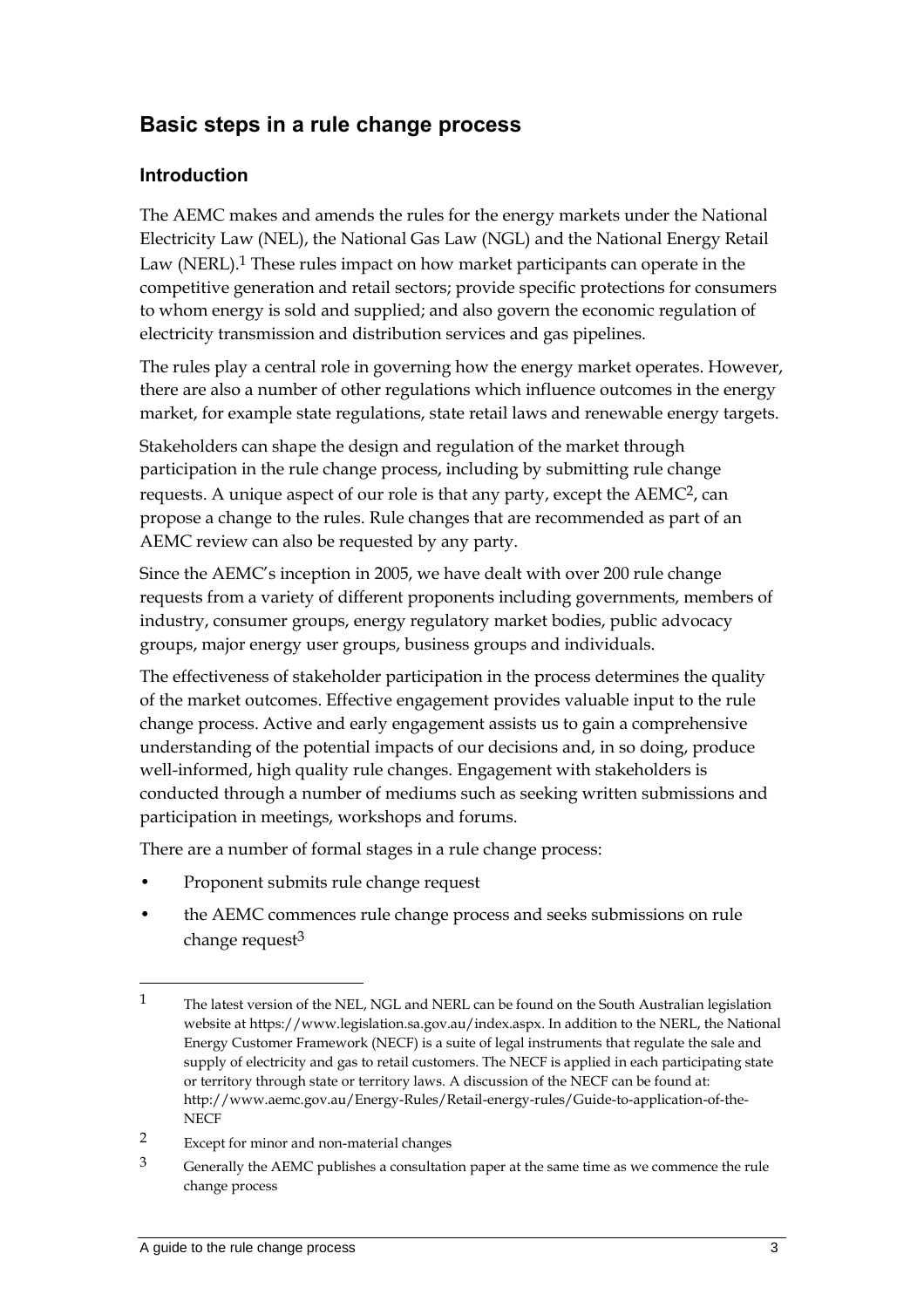- Stakeholders (including the proponent, if they wish) lodge submission on rule change proposal
- the AEMC publishes draft rule determination and seeks submissions on the draft determination
- Stakeholders (including the proponent, if they wish) lodge submission on draft rule determination
- the AEMC publishes final rule determination.

In addition to the steps referred to above, the Commission seeks to engage with stakeholders through discussions throughout the rule change process which can take the form of informal one-on-one discussions, workshops, forums and technical working groups.

#### **Standard rule change process**

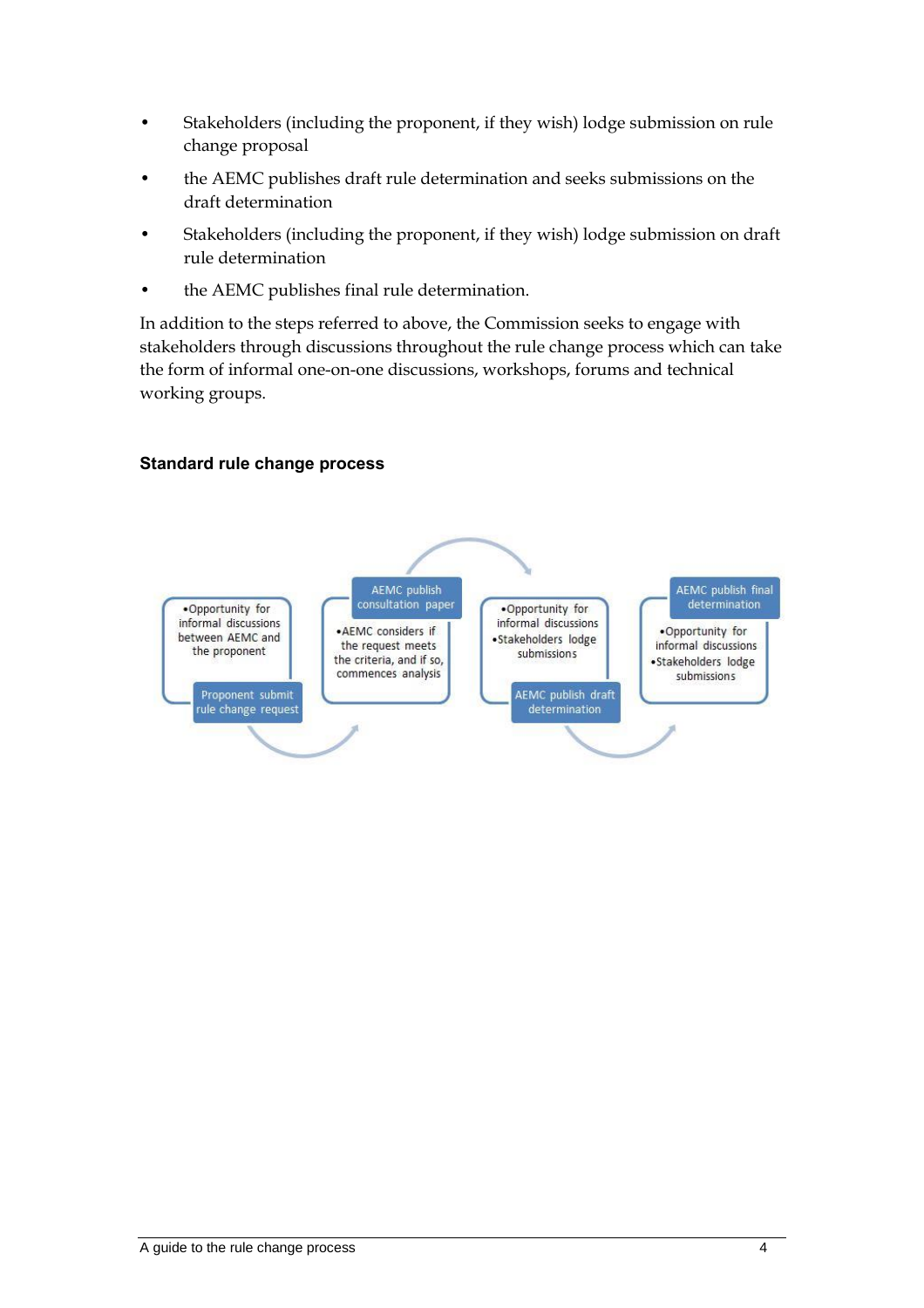The AEMC undertakes three types of rule change processes which operate to different timeframes:

 Standard rule changes - timeframe for a standard rule change process is approximately 6 months from the publication of a consultation paper on the proposed rule to the final rule determination; however this timeframe can be extended in certain circumstances. Under the standard process there are two opportunities for stakeholders to make written submissions in advance of the draft and final determinations.



Approx. 130 working days

 Expedited rule changes - the Commission may expedite the rule making process if the request is for a non-controversial or urgent rule (these terms are defined in the NEL, NGL and NERL). Under the expedited process there is only one round of written consultation on the rule change and no draft determination is made. A final determination must be made within six weeks of commencement of the rule change.



 Fast-tracked rule changes - the rule making process can be fast tracked where there has been adequate previous public consultation on proposed rule changes by an energy regulatory body<sup>4</sup> or if the request arises from an AEMC review. Under the fast-track process there is an opportunity for written submissions only

<sup>4</sup> The Australian Energy Regulator, the Australian Energy Market Operator, the Reliability Panel (in the case of rule changes under the NEL) and the Economic Regulation Authority of Western Australia (in the case of rule changes under the NGL).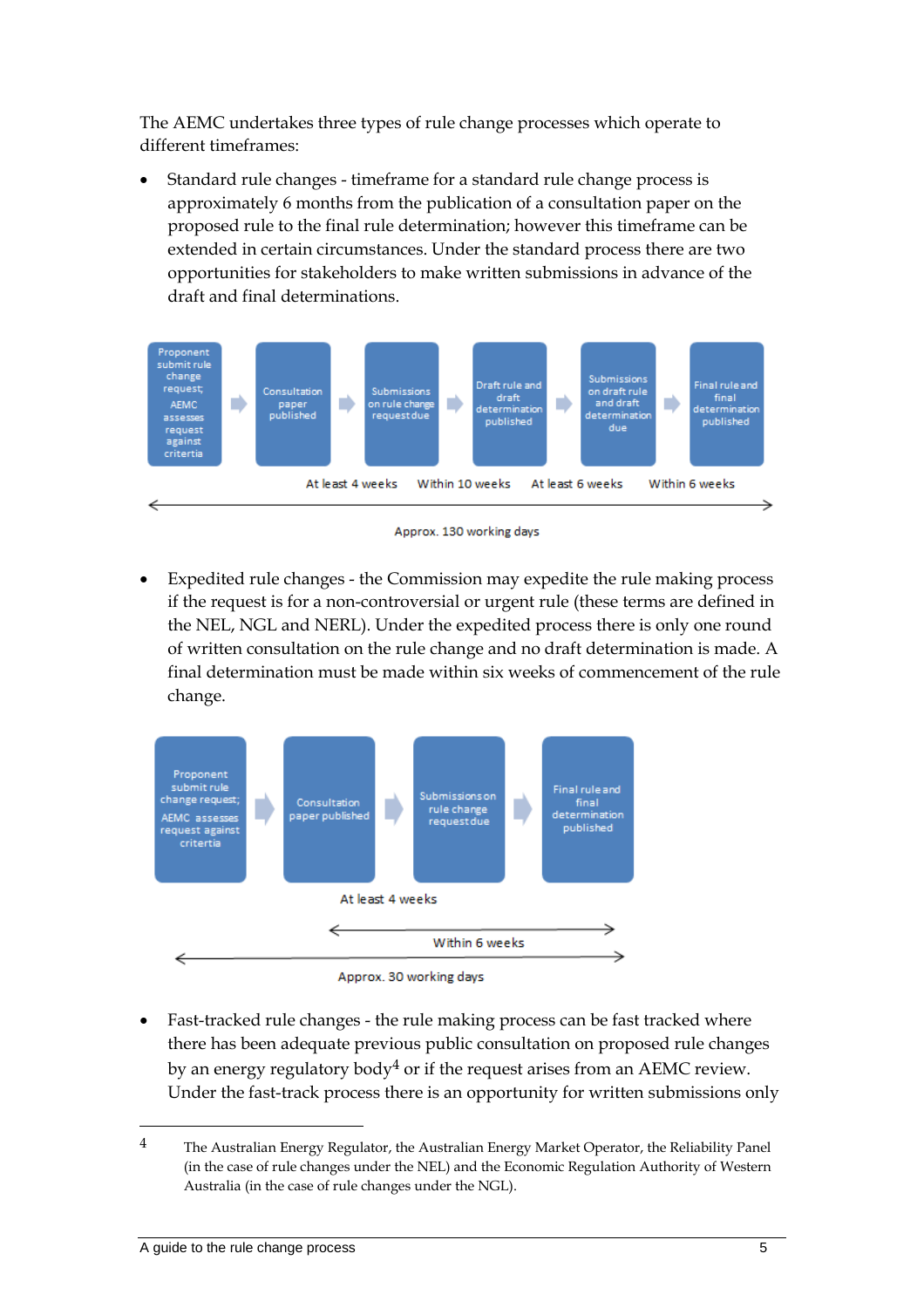after publication of the draft rule determination. The fast-track process is nine weeks shorter than the standard process.5



Approx. 85 working days

#### **Making a rule change request**

The official process for making a rule change request begins by submitting a written request to the AEMC6 which must contain certain information prescribed by the Regulations7 such as:

- the name and address of the person making the request
- a description of the rule that the proponent proposes be made
- a statement of the nature and scope of the issue(s) concerning the existing rules that is to be addressed by the proposed rule change request and an explanation of how the proposed rule change request would address the issue(s)
- an explanation of how the proposed rule change request will or is likely to contribute to the achievement of the relevant energy objective
- an explanation of the expected potential impacts of the proposed change to the rules on those likely to be affected
- In the case of a rule change request from an energy regulatory body<sup>8</sup> that could be a "fast tracked" rule, a summary of the consultation conducted by the energy regulatory body is required.

Generally, the AEMC will publish a rule change request on our website as a "pending rule change" within two weeks of receiving it so that stakeholders are

<sup>5</sup> See Appendix 1 for further information on the different rule change processes including timeframes and the key steps associated with each.

<sup>6</sup> The AEMC does not require a draft rule to accompany the request for initiation.

<sup>7</sup> Section 92(1) NEL; Regulation 8 of the National Electricity (South Australia) Regulations; Section 298, NGL; Regulation 13 of the National Gas (South Australia) Regulations; Section 246 NERL, and clause 11 of the National Energy Retail Regulations.

<sup>8</sup> See footnote 3.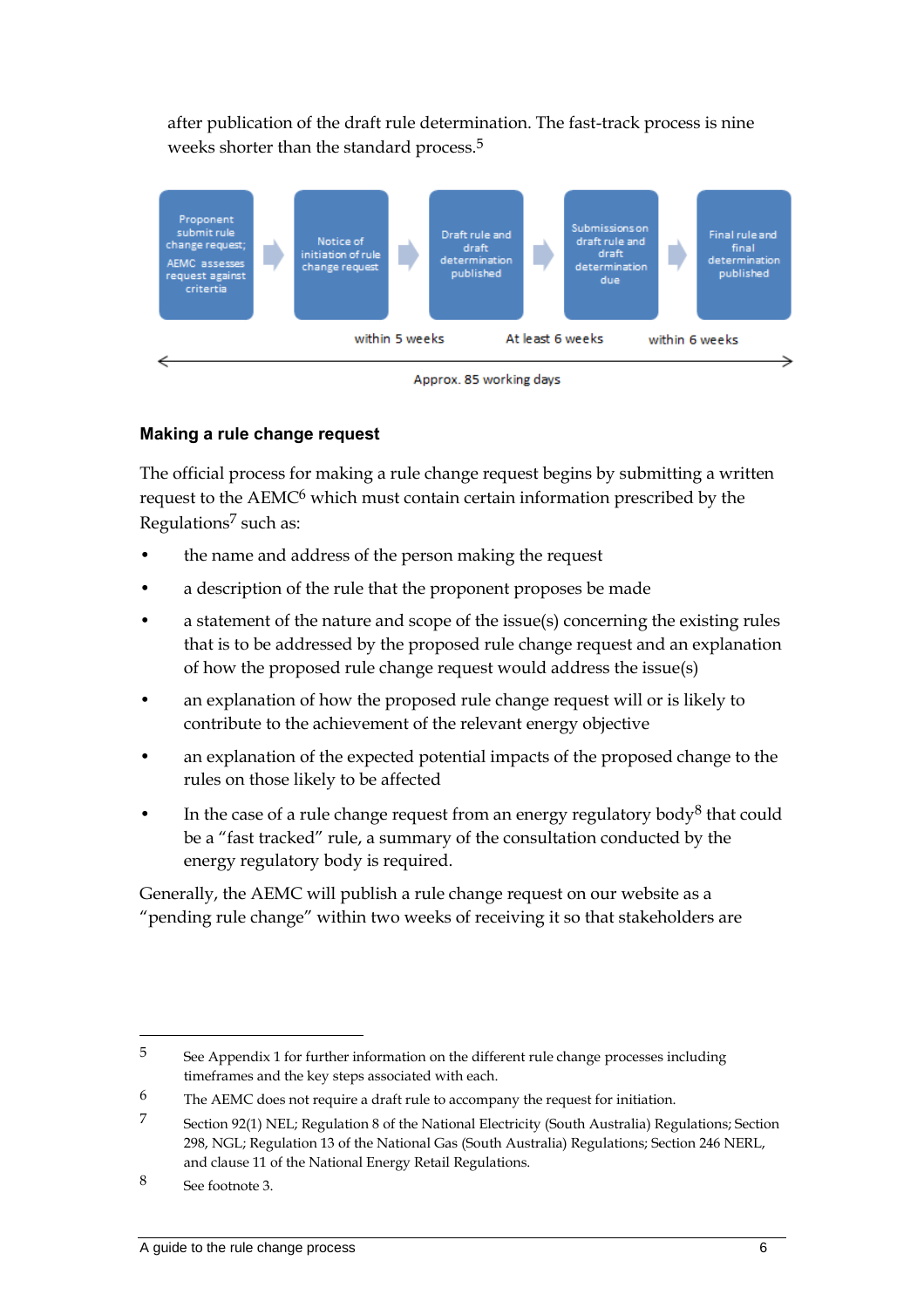aware that it has been submitted.9 The rule change is "pending" until the AEMC makes a formal decision to initiate the rule change process.

Following receipt of the rule change the AEMC decides whether to formally initiate the rule change process after considering whether:

- the rule change request adequately addresses all the above matters
- the rule change request appears not to be misconceived or lacking in substance
- the subject matter of the rule change request appears to be within the scope of the AEMC's powers to make a rule<sup>10</sup>
- the subject matter of the rule change request appears not to relate to a rule made (or not proceeded with), in the previous 12 months or if the AEMC are already taking action in relation to the subject matter.<sup>11</sup>

The process of making a rule change request can begin well before a formal request is submitted to the AEMC. Consultation with other parties who would be affected by a rule change can help frame a more effective and targeted proposal. AEMC staff are also available to assist proponents in developing their proposal. The submission of a rule change request is not intended to be onerous or require a deep level of technical expertise on the part of the proponent. The AEMC will initiate the rule change process unless we have significant concerns in relation to one of the matters referred to above (for example, if the AEMC clearly would not have the rule-making power to address the issues raised in the rule change request).

Following submission of a rule change request, the project team and the proponent may continue to have informal discussions to gain a greater understanding of the issues identified in the request.

The timing of initiation of a rule change request is guided by a number of considerations including the order requests are received as well as practical considerations such as the resources and expertise available given other projects underway and in the pipeline.

Once initiated, we will undertake our own analysis, along with the collective expertise of the rule change proponent and other stakeholders through a consultative process, to determine whether a change to the rule is consistent with promoting the energy objectives.

The AEMC may decide to consolidate a rule change request with another rule change request if we consider it necessary or desirable that they should be dealt with together.

<sup>9</sup> The AEMC may sometimes alter the name of the request to provide additional clarity for stakeholders.

<sup>10</sup> Section 34 of NEL; Section 74 of the NGL; Section 237 of the NERL.

<sup>11</sup> The AEMC may decide not to proceed with the rule change request in this instance if there are significant similarities between the specific issues raised.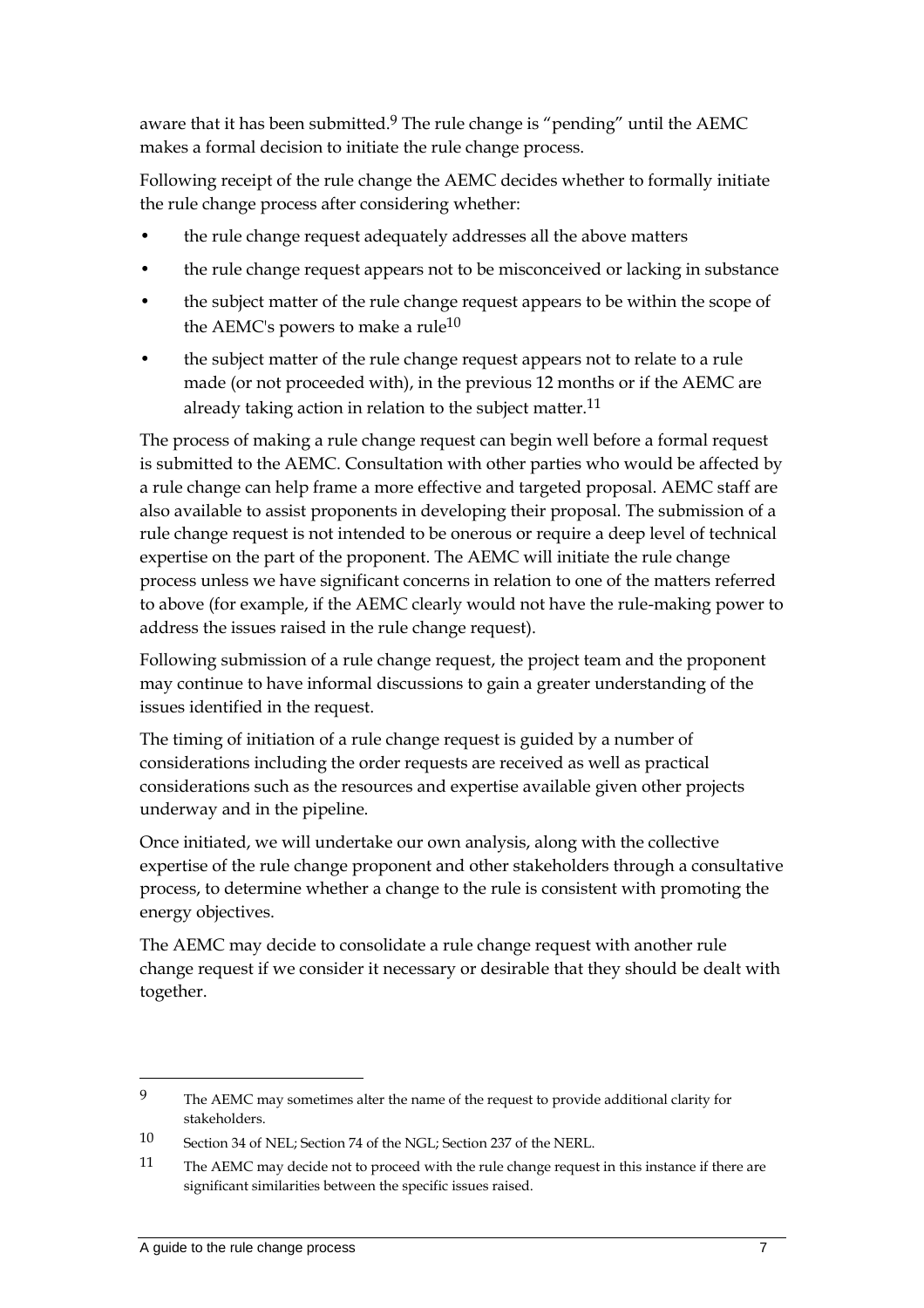#### **Tips for stakeholders: Submitting a rule change request**

- *Discuss your proposal with us* Even prior to submitting a rule change request, a useful first step is to informally speak with us. Our contact details can be found on the AEMC website.<sup>12</sup> We can assist you in framing your request in the most valuable form and provide best practise examples of previous rule change requests. We can also help provide advice about the level of detail we require to be contained in your request. If helpful, we can review a draft of your request and provide feedback on whether the request meets the requirements for initiation the rule change process.
- *Identify the issue* Clearly articulating the issue you are aiming to resolve assists us in identifying the scope of your request. A clear articulation of how you propose to address the issue also enhances our analysis of the request. The inclusion of a proposed rule drafting is helpful however it is not a requirement for submitting a rule change request.
- *Consider whether your request is within the AEMC's powers* Consider whether the AEMC's rule-making powers would enable us to make the rule you seek.13 It is also useful to consider whether the rule you are seeking may also create the need for consequential or other rule changes under other energy laws. For example, if your change is under the NER, would a rule under the NERR be required to ensure protections for retail customers continue to be appropriate.
- *Consider the energy objectives* The AEMC may only make a rule change if we are satisfied that it will or is likely to better contribute to the achievement of the energy objectives - focusing on the long term interest of consumers. If your request is under the NERR it is also important to consider if it is likely to meet the consumer protection test.14 Your proposal should outline your reasoning as to why the current rules are not effective in meeting the relevant objective, and how your proposal would be more effective. The AEMC's decision making framework is explained further in a guide for stakeholders 'Applying the energy market objectives'.
- *Present evidence where possible* It is always useful to provide qualitative and/or quantitative evidence to support statements of fact included in your request, where possible. Speak with the AEMC to ascertain the level of detail which would be most beneficial at this stage - noting that this is the start of a process of assessment, not the end.

<sup>12</sup> http://www.aemc.gov.au/Contact-Us

<sup>13</sup> Section 34 of the NEL; Section 74 of the NGL; Section 237 of the NERL .

<sup>14</sup> Retail Law section 236(2)(b).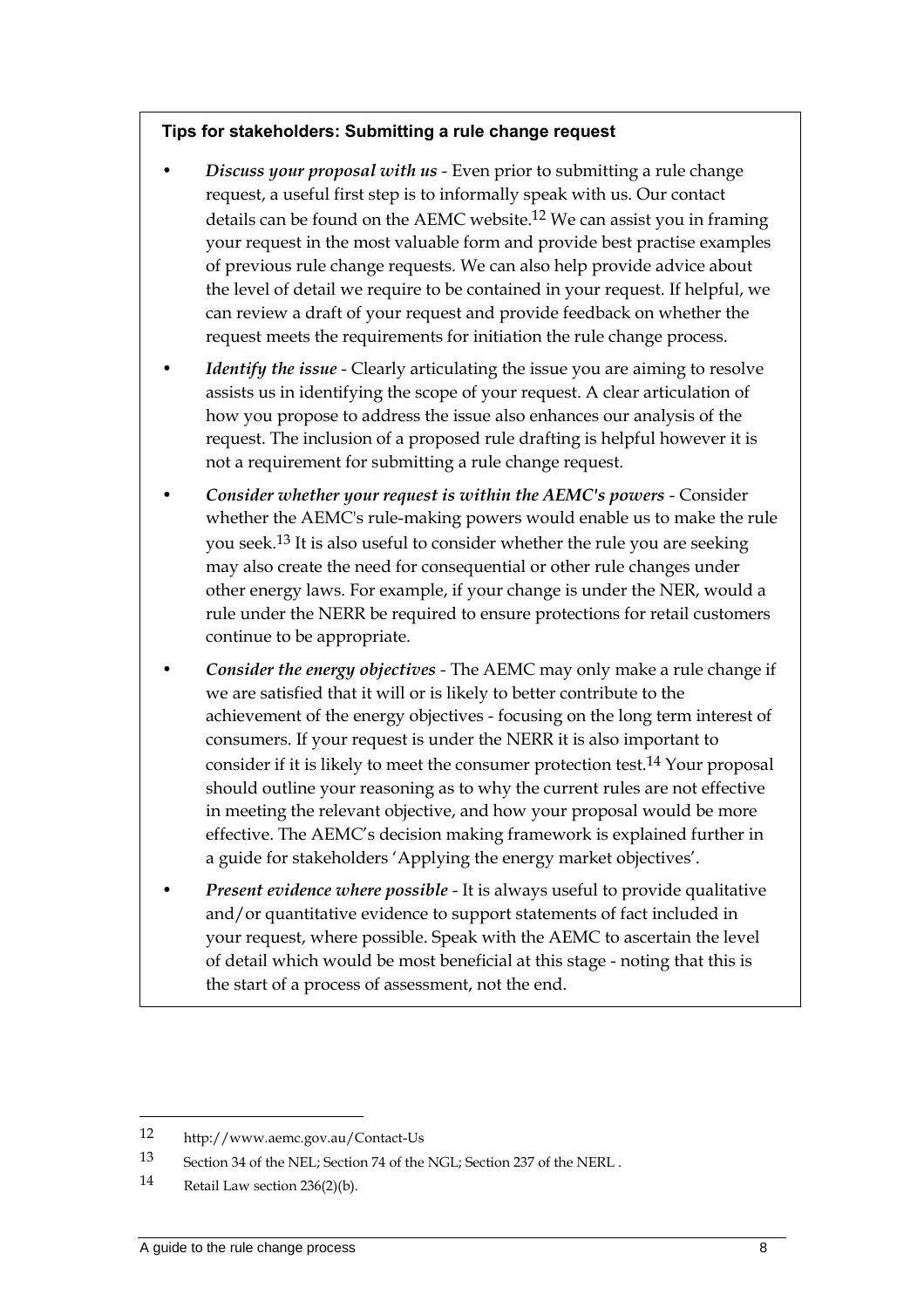#### **Consultation paper**

Once the AEMC is satisfied that the rule change request meets the criteria discussed above, the rule change process is formally initiated by publishing:

- a notice of the request for the making of a rule<sup>15</sup>
- generally, a consultation paper that sets out the issues raised in the request  $16$ .

The consultation paper is used to seek input from stakeholders on the possible implications of the proposed rule change.

It is important that stakeholders are aware of how to make a submission and to understand how we consider submissions in our decision making process.

Consultation papers published by the AEMC are framed in a structured way - setting out our proposed assessment framework and how the proposed rule change request relates specifically to the legislated energy objectives. Broader public policy issues such as fairness in the distribution of benefits between different energy consumers or environmental issues are not part of the objectives. The objectives focus on the achievement of economic efficiency in the long-term interests of consumers with respect to price, quality, safety, reliability, and security of supply of energy services.17

Each assessment framework sets out the basis on which we propose to assess the rule change request. It is important for stakeholders to indicate whether they agree or disagree with our proposed assessment framework and why. The assessment framework is followed by a series of key questions which we believe will facilitate stakeholders providing us with valuable information to allow us to make an informed assessment of the rule change request. We also welcome feedback on matters that stakeholders consider to be relevant but were not raised in the consultation paper.

Any person, including the proponent, may make a submission on a consultation paper. At least four weeks will be given from the date the rule change request notice is published to make submissions.

While not a formal requirement, we commonly arrange public forums, meetings, workshops and advisory groups at various stages throughout the rule change process to help build stakeholder awareness and understanding, and provide an avenue for meaningful input to help better inform our decisions. These forums also provide an opportunity for stakeholders to engage with each other to gain different

<sup>15</sup> The notice for standard or expedited rule change processes includes: an invitation for any person to make written submissions to the AEMC on the proposed rule change; the closing date for any submissions to the AEMC and; information about whether the AEMC intends to expedite or extend the rule making process.

<sup>16</sup> A consultation paper is not published for rule changes that follow the fast-track process as under that process there is only one round of consultation after the publication of the draft Rule.

<sup>17</sup> To assist stakeholders in understanding the Commission's decision making process and how we apply the energy objectives, the AEMC published 'Applying the energy objectives, a guide for stakeholders' in December 2016.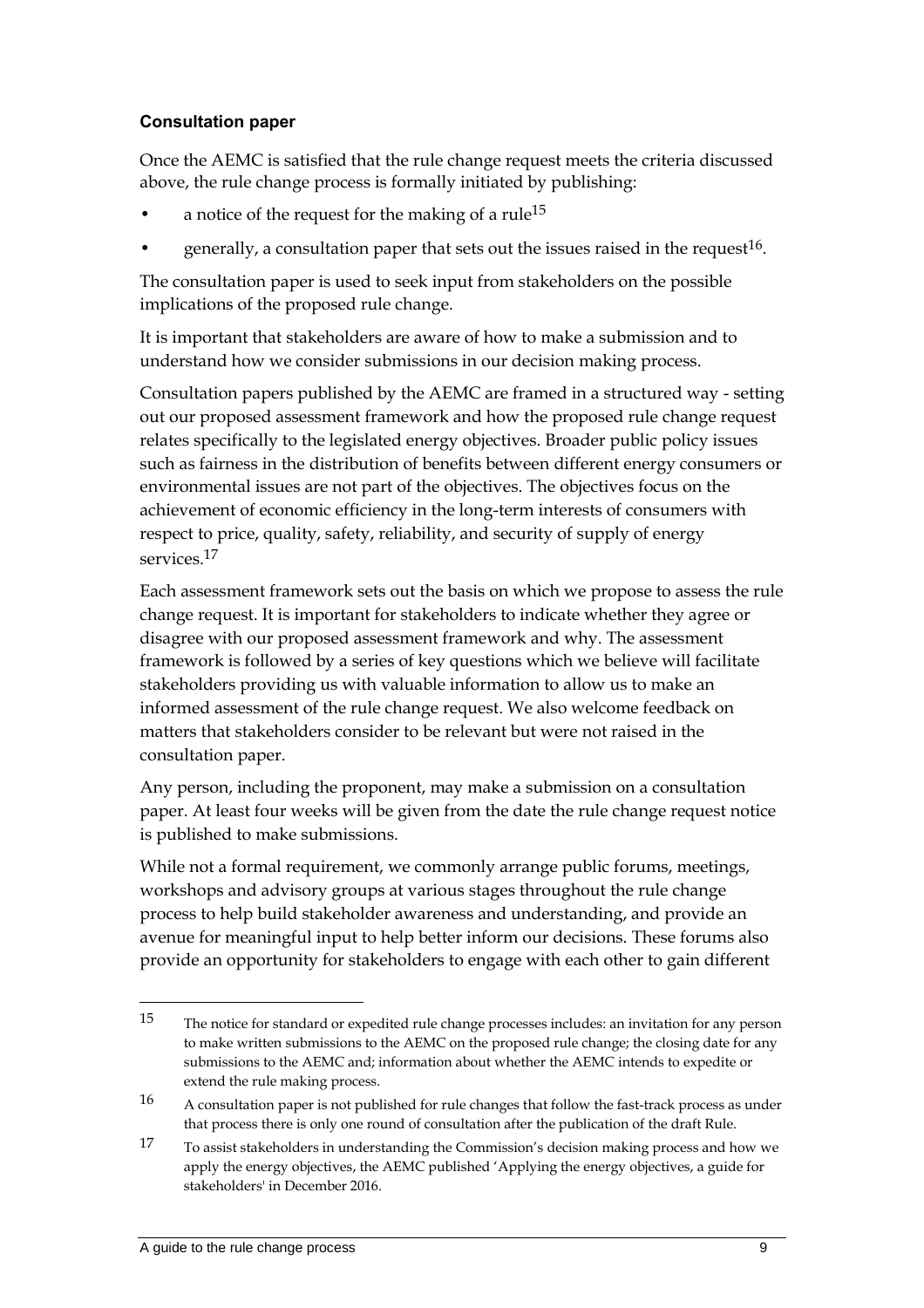perspectives on the potential impact of the proposed rule change request. The AEMC project team is available throughout these processes for discussion. Parties participating in a rule change process can also advise the project team of issues that could benefit from exposure in a forum or working group.

On occasion, prior to publication of a draft determination, the Commission may decide that there is value in publishing an additional paper, such as an options or directions paper, to gain further insight into the key issues.

#### **Draft determination consultation**

Generally, within ten weeks after the closing date for consultation paper submissions on the proposed rule, the AEMC will publish a draft determination (which may include a draft rule).18

In our draft determination we articulate:

- the identified issue the rule change request is aiming to resolve
- whether the identified issue could be resolved through a change to the rules or through another process
- whether the proposed change to the rules would better contribute to the achievement of the relevant national energy objective
- our reasons for making either the rule as proposed or a rule that addresses the issue in a different way (a more preferable rule<sup>19</sup>)
- how we have considered issues and feedback received from stakeholders throughout the process to-date in reaching our decision.

Consultation on the AEMC's draft determination is a key opportunity for stakeholders to consider and respond to our detailed reasoning for proposing to make or not make a rule change. Stakeholders are encouraged to make submissions and discuss our analysis with the project team.

Any person may make a submission to the AEMC on a draft determination and will be given at least six weeks from the date the draft determination is published to lodge a submissions.

The AEMC's usual practice is to publish all written submissions on our website to encourage an open and robust decision making process, although exception can be made in the case of confidential information.

<sup>18</sup> For rule changes that follow the expedited rule change process there is only one round of consultation after the rule change is initiated and no draft determination is published. For rule changes that follow the fast-track process the draft determination is published 5 weeks after the rule change is initiated.

<sup>19</sup> The AEMC may make a more preferable rule, if it is satisfied that, after considering the issue in the rule change request, the more preferable rule will or is likely to better contribute to the achievement of the national energy objectives. The AEMC's powers to make a more preferable rule are limited by the scope of the issues raised in the original rule change proposal. That is, we can only make more preferable rules where the more preferable rule will address an issue or issues raised by the rule change request.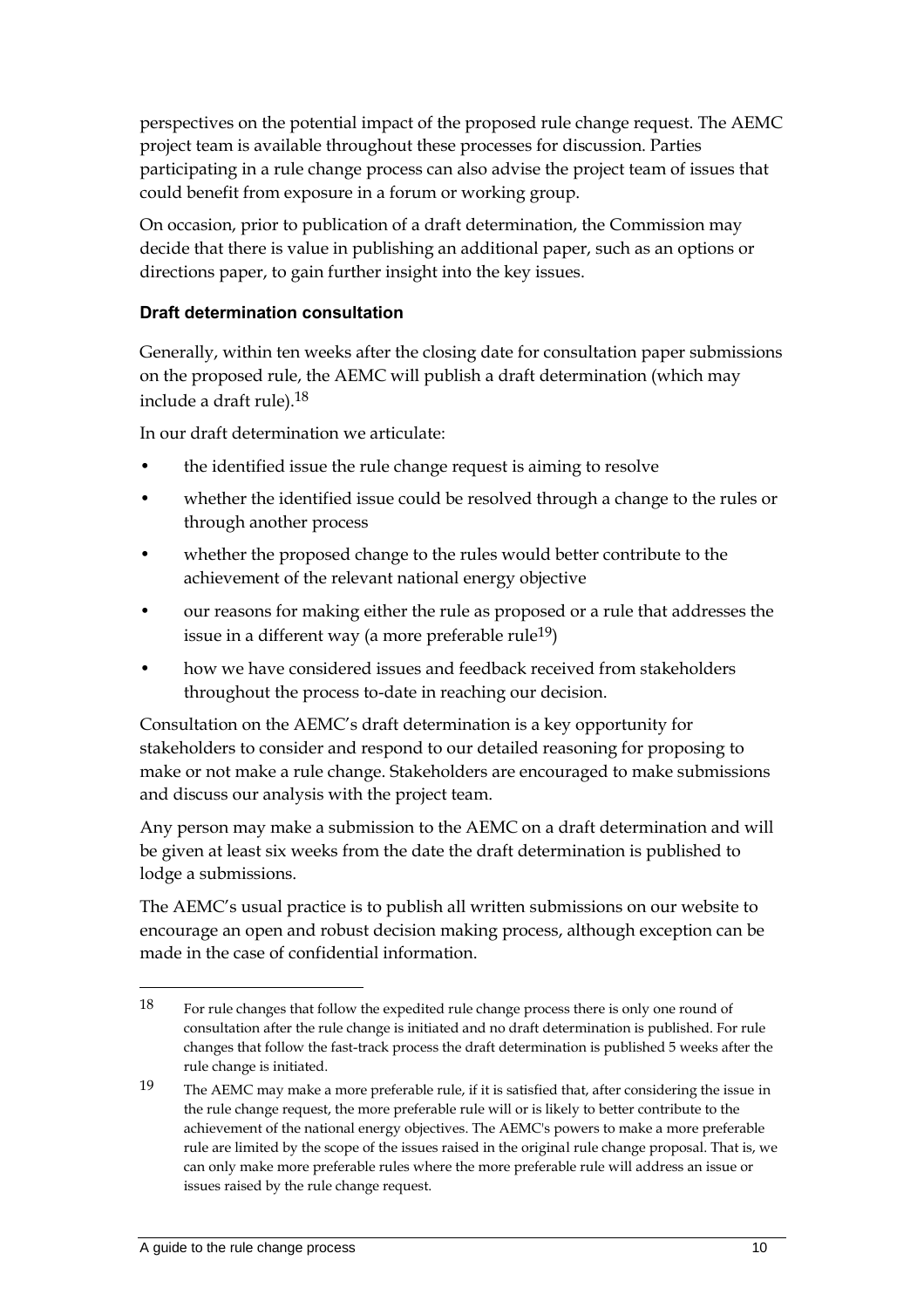#### **Tips for stakeholders: making a submission**

- *Discuss your submission with us -* If you would like guidance for making a submission, you can contact the project team. Contact details can be found on the information sheet for each project. This will allow us to focus our analysis of the issues and to suggest the most valuable feedback to be included in your submission. We welcome setting up meetings to discuss your submission.
- *Make the most of your resources* Rule changes can vary in materiality and complexity therefore it is important to assess if and to what extent the rule change is likely to impact you as a stakeholder. Speak with the project team to ascertain the most beneficial level of engagement, particularly if you are a resource constrained organisation.
- *Structure your submission* In our consultation papers and draft determinations we set out an assessment framework indicating the basis on which we propose to assess, or have assessed, the rule change request. It is important for stakeholders to indicate whether they agree/disagree with our proposed assessment framework and why, and then address the issues posed throughout the paper (and any other issues you identify) with regard to the framework or your alternative framework.
- *Focus your submission on our decision making framework* Under the energy objectives achieving the long term interests of consumers is the overarching objective of any rule change and this forms the basis for our decision making framework. Stakeholders should frame their arguments around how these objectives are likely to be better achieved or not.
- *Assess future impacts* It is useful to include an assessment of what the future impact for consumers will be in the event that the rule is (or is not) made. This can be informed not only by evidence to date but also by theory in fields such as microeconomics and behavioural economics.
- *Present evidence where possible* Stakeholders insights are strengthened by providing evidence through quantitative and qualitative analysis as well as practical examples of how proposals may or may not work in practice. We do not expect stakeholders to engage in costly evidence gathering however it is important to articulate the substance of the issue and its potential impact on you as a stakeholder. Speculation or assertions are less useful for our analysis.
- *Explain how your submission adds value* High quality, well-structured and well-evidenced submissions assist us in understanding the key issues and informs our decision making process. We encourage a variety of submissions, but it is the quality of arguments, rather than the quantity received, their individual length, or the party which submits them, that influences our decisions. Identical template submissions made by multiple parties are not given any additional weight.
- *Submit within the timeframe* It is important that submissions are lodged within the statutory timeframe to ensure we can consider them as part of our decision making. While we endeavour to have regard to submissions received after the closing date, we cannot guarantee they will be given equal consideration to on-time submissions.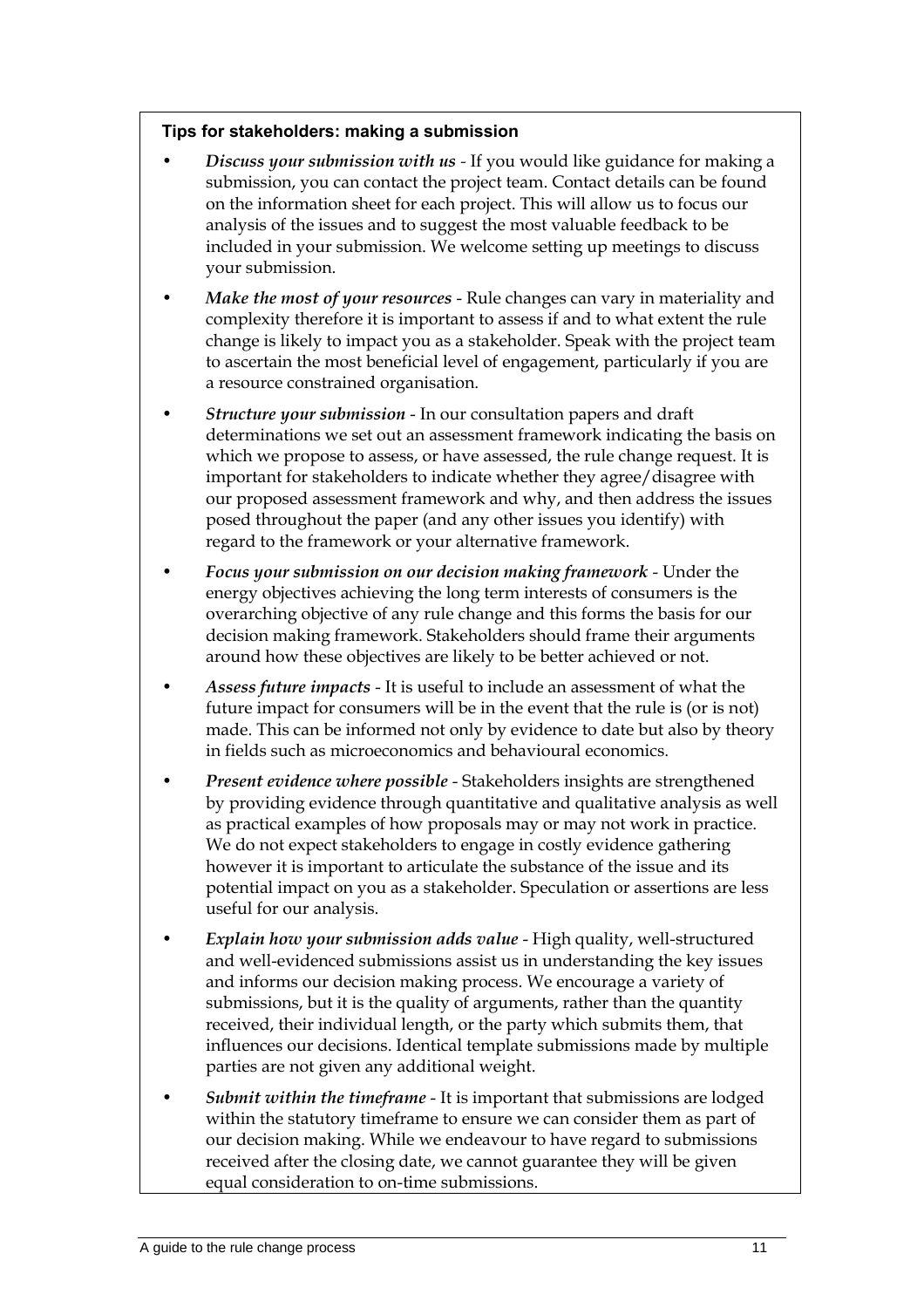#### **Final determination**

Within six weeks after the closing date for submissions on the draft rule determination, the AEMC will publish a final rule determination.

The document will articulate our reasons for making (or not making) a rule or making a more preferable rule, including how our decision serves the long-term interest of consumers.

If the AEMC, in our final rule determination, determines to make a final rule, the final rule will be published at the same time as the final rule determination.

Final rules sometimes have transitional arrangements or varying commencement dates. These decisions are informed by analysis around the most appropriate mechanism for implementation of the rule.

Stakeholders are welcome to discuss the reasons for our decisions with the project team.

# **Appeals Rights**

Decisions of the AEMC are subject to judicial review by the Supreme Court of each jurisdiction that participates in the national energy markets.<sup>20</sup>

During a judicial review, stakeholders can seek an order that the AEMC's decision be set aside if it is not made lawfully. For example, a decision may be set aside if the AEMC did not have the power to make the rule or failed to follow the process for the making of a rule under the relevant energy law.

<sup>20</sup> Section 70 of the NEL; section 242 of the NGL; section 302 of the NERL.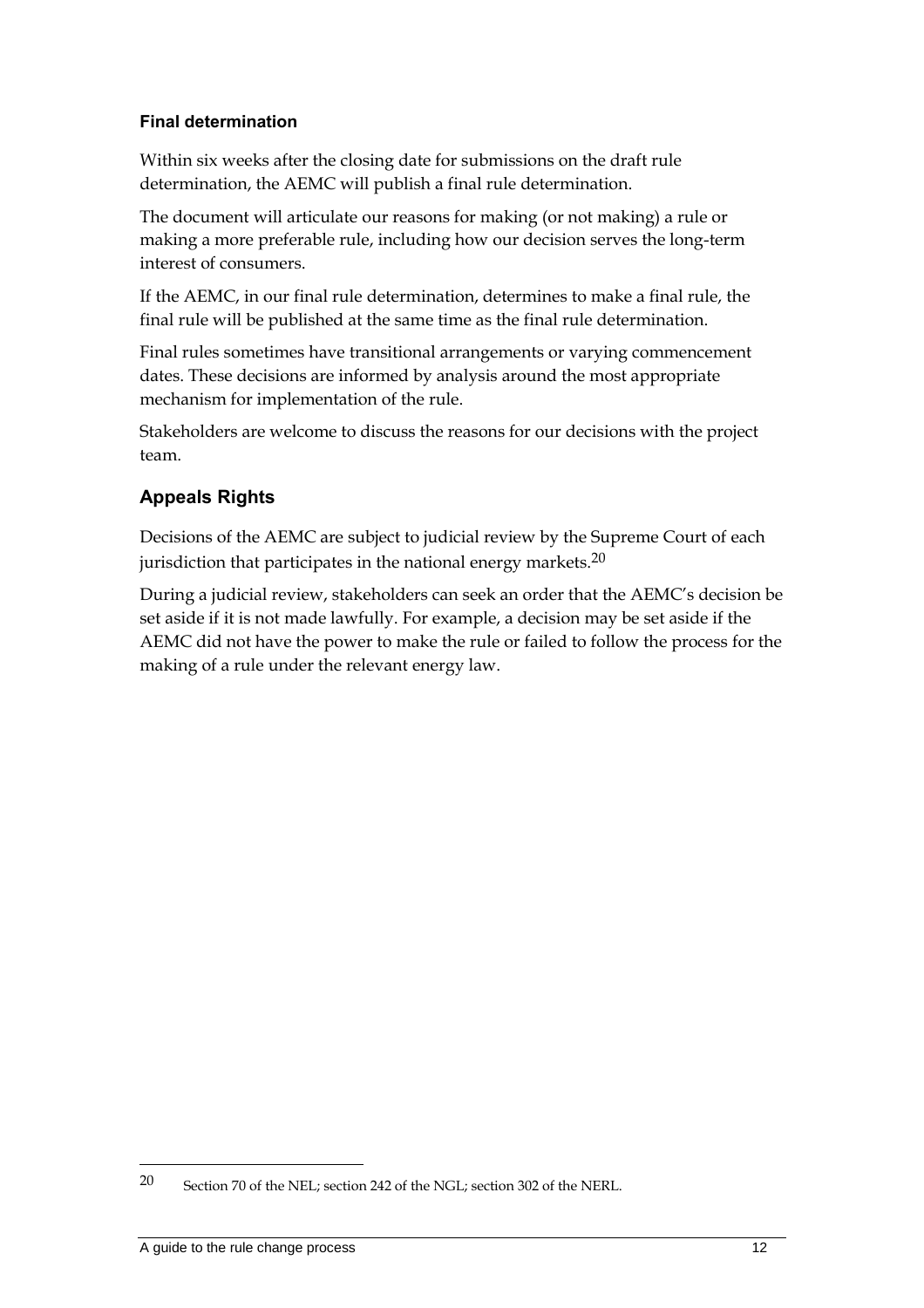# **Why rule change processes differ**

### **Timeframes**

Before we start the statutory process we make practical decisions on whether standard timeframes are achievable given the request's scope, the amount of consultation required with stakeholders and competing work priorities.

There may be occasions when the AEMC will extend the timeframes of the project if we consider that a request for a proposed rule raises issues of sufficient complexity or difficulty or if there is a material change in circumstances.21 The AEMC may also extend the date key documents are published to seek further consultation on a particular issue raised in a submission or a hearing on the draft rule determination.

If the AEMC decides to extend the timeframes, we will publish a notice which outlines the new date the draft or final rule determination will be published.

#### **Example: extending timeframes**

In 2012-13 the AEMC received and initiated a rule change request from the Independent Pricing and Regulatory Tribunal (IPART) of NSW related to annual network pricing arrangements for DNSPs.22 During the consultation process, a number of complexities were raised through engagement with stakeholders. To allow for the various issues to be worked through to produce the most appropriate solution, the Commission decided that an extended consultation period was appropriate.

We are aware of our stakeholders' desire for us to make rules faster. We continue to focus on increasing our timeliness while still allowing for comprehensive consideration of relevant issues, extensive stakeholder consultation and development of a robust rule design.

#### **Our stakeholder engagement toolkit**

At the start of a rule change process, the AEMC assesses the level of stakeholder engagement that may be required throughout the process, taking into account matters such as the anticipated complexity and materiality of the request. We then form a project plan setting out the most appropriate mechanisms to assist us in producing high quality rule changes. Further to written submissions, we may engage stakeholders through forums, meetings, workshops and advisory groups to help us build stakeholders awareness and understanding, and provide an avenue for meaningful input to help us make better decisions.

<sup>21</sup> The AEMC has power to extend statutory timeframes on these bases under Section 107 of the NEL; Section 317 of the NGL; Section 266 of the NERR.

<sup>22</sup> http://www.aemc.gov.au/Rule-Changes/Distribution-Network-Pricing-Arrangements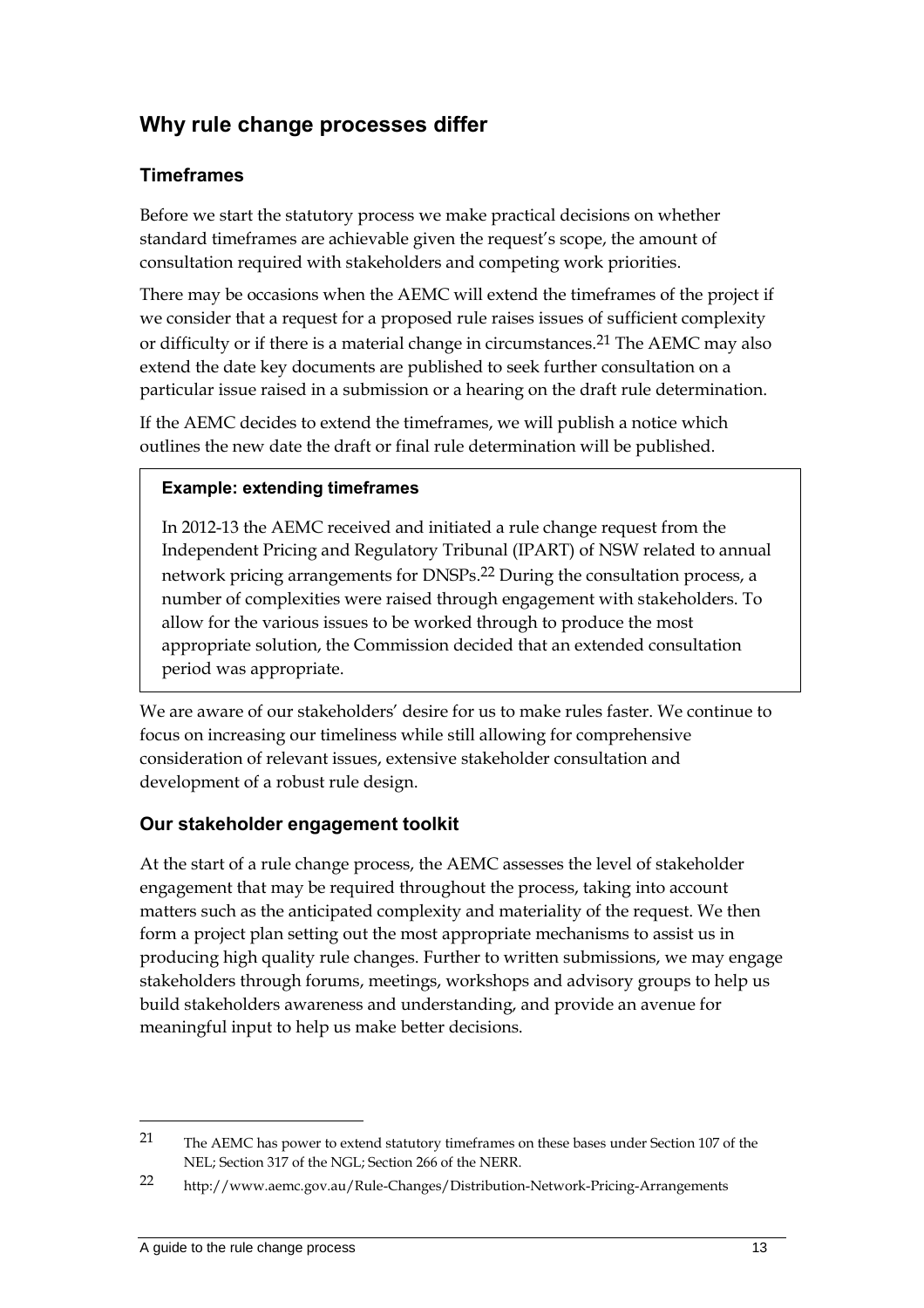#### **Discussion forums**

The AEMC often engage in a discussion forum stage of a rule change process as an opportunity to understand and clarify key issues being assessed early in a rule change process. A discussion forum usually consists of an informal platform for all participants to assist in defining the issues at hand, identifying all potentially affected parties and defining all the associated implications for the energy markets. Identifying affected parties is particularly helpful to assist stakeholders to assess their level of engagement required in the process.

This type of forum also allows the AEMC to explain complex aspects of the rules and to assist stakeholders in understanding our role as well as what is within or outside our powers as rule maker. This step can also help stakeholders understand how we apply the national energy objectives when making decisions for a particular rule change request.

#### **Example: discussion forums**

At the end of 2016 the AEMC commenced consultation on a rule change request to the *contestability of energy services.*23 A discussion forum was held in early January to assist the AEMC and participants in developing a common understanding of the current regulatory arrangements and identifying and specifying the issues and their causes. This discussion forum acted a useful starting point to progress the rule change request.

#### **Workshops and technical working groups**

Workshops are often a useful resource for stakeholder engagement to assist affected parties discuss the rule change request and gain a greater understanding of the possible issues and complexities. Some rule changes are related to issues that are particularly material to the operation of the energy markets or consumer experiences. These issues may be of particular importance at a point in time or have implications for the development of the market into the future. A workshop allows stakeholders to hear first-hand one another's views on a topic, and to debate the issues raised.

If the Commission is considering an issue that has the potential to have a material effect on the market it may be necessary hold a series of workshops or convene technical working groups to undertake additional analysis to understand the issue and the likely impacts in detail.

<sup>23</sup> http://www.aemc.gov.au/Rule-Changes/Contestability-of-energy-services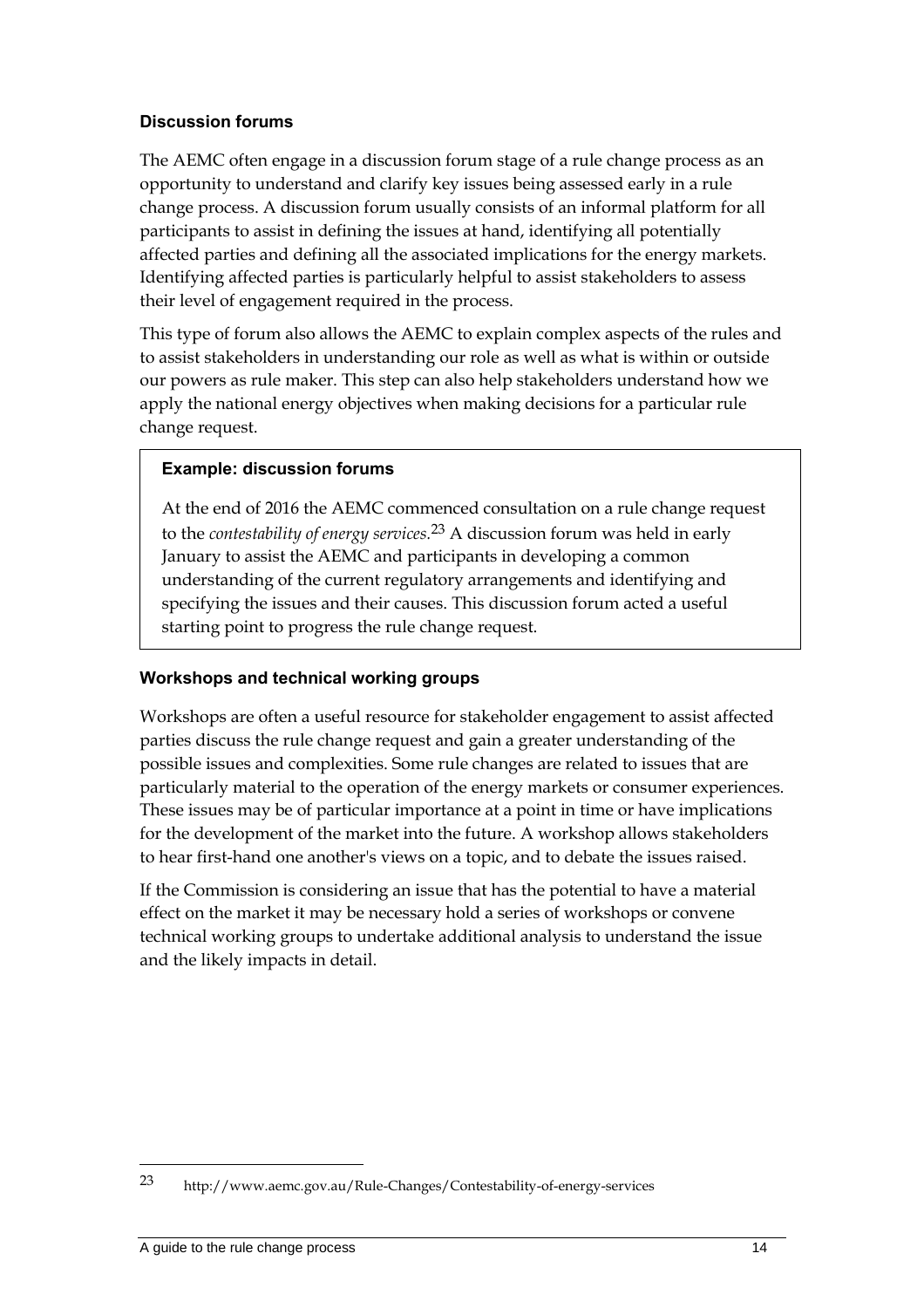#### **Example: workshops**

In November 2015, the AEMC published the *competition in metering and related services rule change.*24 This rule change creates a competitive market for metering, which will have a large impact on the provision of energy services in the NEM for consumers. This rule change took over 18 months to complete and included seven workshops to understand complexities and work towards solutions, before a final determination was published.

#### **Additional AEMC publications**

On occasions when the date for publication of a draft or final determination are extended, the Commission may decide that there is value in publishing an additional paper to gain further insight into the key issues. This may include publication of an options paper, directions paper or a second draft determination.

#### **Example: additional publications**

In December 2015, the AEMC published an options paper and a second draft determination when completing the *Bidding in good faith rule change*25 to the NER.

The purpose of the options paper was to discuss the outcomes of analysis undertaken for the Commission, to test stakeholders' views on a number of alternative potential options identified, and to continue the assessment of the proposed rule. This avenue was used by the Commission to assist in determining the best way to address the issues raised by the rule change request and ensure that any changes to the existing frameworks are consistent with, and contribute to, the promotion of the NEO.

During this rule change process the Commission also published a second determination. This publication was used to address additional issues which emerged during the process while also providing clearer guidance to stakeholders.

#### **Quantitative analyses**

In some projects, the assessment of the proposed changes to the rules can be quantitatively assessed. For example, the costs and/or benefits of the rule change can be modelled or estimated. For other projects, no such analysis can be readily conducted and the assessment is primarily qualitative in nature. In many cases, some types of costs, such as implementation costs, are more readily quantifiable than benefits.

The decision regarding whether quantitative analysis is to be conducted is guided by a number of considerations including:

<sup>24</sup> http://www.aemc.gov.au/Rule-Changes/Expanding-competition-in-metering-and-related-serv

<sup>25</sup> http://www.aemc.gov.au/Rule-Changes/Bidding-in-Good-Faith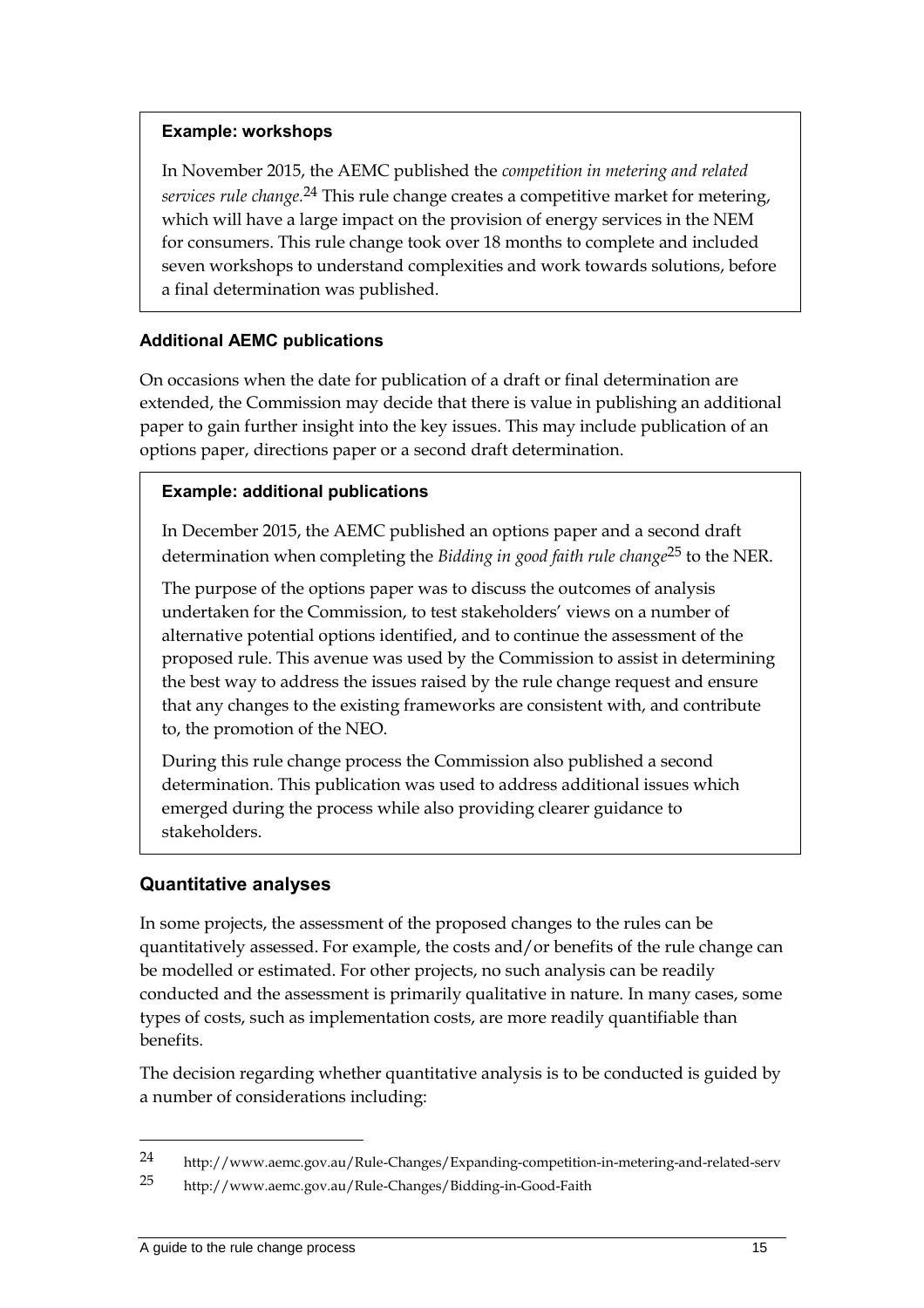- what value or insight can be gained by undertaking quantitative analysis
- how easily the anticipated effects of the recommendations are quantified
- how material the costs and benefits of the recommendations are expected to be.

#### **Interactions between rule changes**

The process for undertaking a rule change may be impacted by other work being undertaken, both within the AEMC and by other organisations, market bodies or governments. If a number of rule changes are inter-related or impact significantly on each other, the Commission may decide to consider these issues together as a package. Other work may also impact on the work conducted by the Commission and this may be taken into consideration when deciding on the timing and process for a rule change.

#### **Example: interaction between rule changes**

The AEMC's System Security Market Framework Review26 also relates closely to a number of rule change requests. These rule changes are being considered concurrently and in coordination with the review. They are also being coordinated with ongoing technical work being undertaken by AEMO through its Future Power System Security Program. The AEMC and AEMO are in close communication on their individual activities, seeking to ensure that these activities deliver a coordinated package of measures to maintain future power system security.

<sup>26</sup> http://www.aemc.gov.au/Rule-Changes/Inertia-Ancillary-Service-Market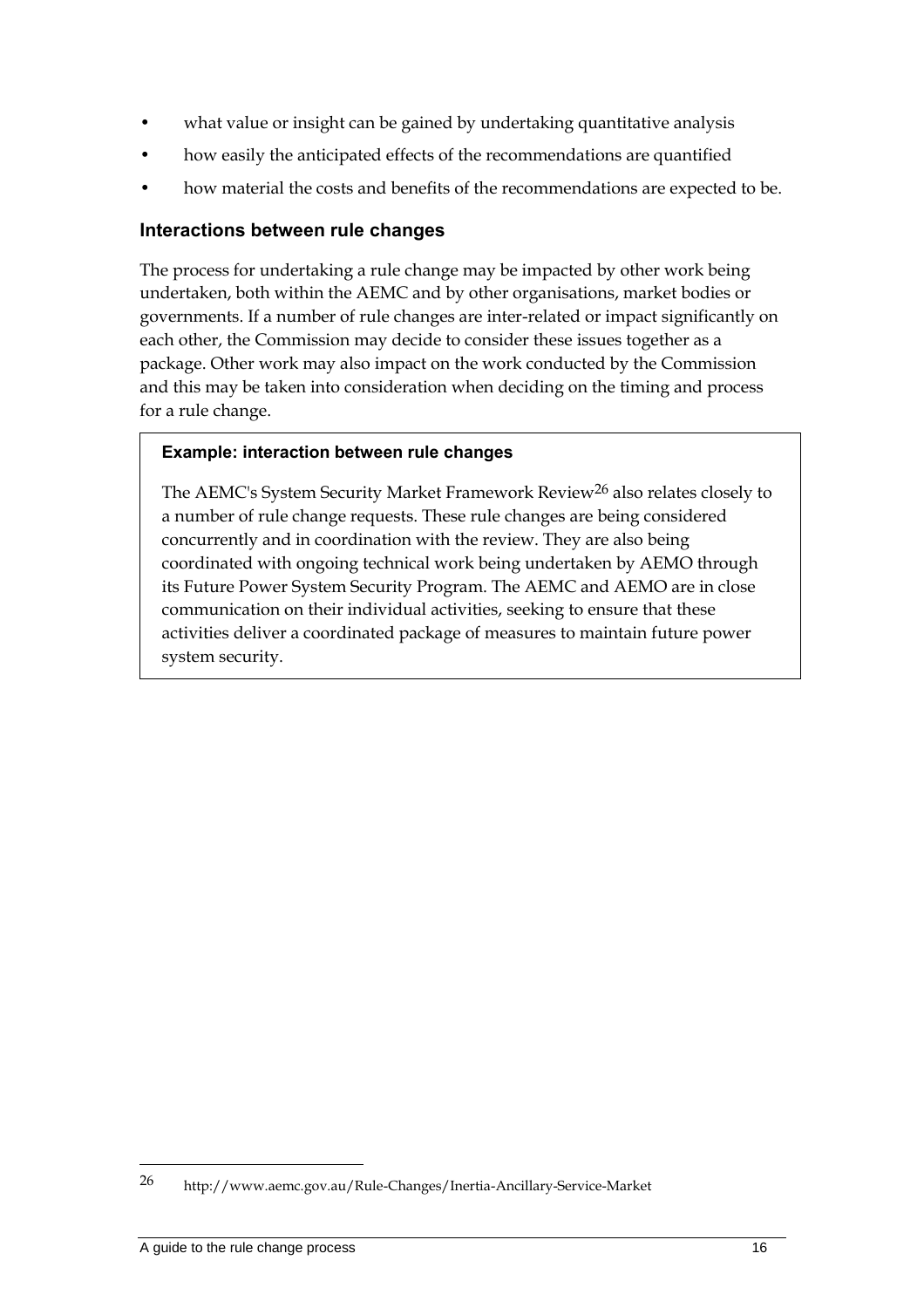# **Appendix 1: AEMC Rule making processes under the National Energy Laws**

There are three different rule change processes that the AEMC can use to make Rules under the National Energy Law: the expedited process which can be used for "urgent" and "non-controversial" rules (see tables 1A and 1B), the fast-track process (table 2) and the standard process (table 3). The tables below explain the length of the different rule change processes and an overview of the key steps $^{27}$  in those processes and the conditions that must be met for use of the different processes.

#### **1A. Expedited - rule change process for "urgent rules"**

The AEMC can make a rule within six weeks of commencing the rule change process and with only one round of consultation where the request is for an "urgent rule".

| Length of rule change process | 6 weeks                                                                                                                                                                                                                                                                                                                                                                                                                                                                                                                                                                                                                                                                                                                                                                                                                                                                                                                                                                                                                                                                                       |
|-------------------------------|-----------------------------------------------------------------------------------------------------------------------------------------------------------------------------------------------------------------------------------------------------------------------------------------------------------------------------------------------------------------------------------------------------------------------------------------------------------------------------------------------------------------------------------------------------------------------------------------------------------------------------------------------------------------------------------------------------------------------------------------------------------------------------------------------------------------------------------------------------------------------------------------------------------------------------------------------------------------------------------------------------------------------------------------------------------------------------------------------|
| Key steps                     | 1. Notice of initiation of rule change request<br>2. 4 week consultation process<br>3. Objections to the AEMC using the expedited process can be made in the first 2 weeks of consultation period.<br>If objection is valid, standard rule change process must be used<br>4. Final determination and final rule.                                                                                                                                                                                                                                                                                                                                                                                                                                                                                                                                                                                                                                                                                                                                                                              |
| Conditions                    | The AEMC has discretion to use this rule change process where it forms the view that the request is for an<br>"urgent rule". This term is defined differently under each of the National Energy Laws as summarised below.<br>• National Electricity Law - An urgent rule is one that, if not made as a matter of urgency, will result in imminent<br>prejudice or threat to the effective operation and administration of the wholesale electricity market or the<br>safety, security or reliability of the interconnected electricity system<br>National Gas Law - An urgent rule is one that, if not made as a matter of urgency, will result in imminent<br>prejudice or threat to the effective operation and administration of a gas market operated and administered<br>by the Australian Energy Market Operator or the supply of gas<br>National Energy Retail Law - An urgent rule is one that, if not made as a matter of urgency, will result in<br>imminent prejudice or threat to the provision of energy services to customers or the sale and supply of<br>energy to customers. |

<sup>&</sup>lt;sup>27</sup> These steps assume a rule is made however the AEMC may also determine, based on the national energy objectives, not to make a rule in response to a rule change request.

<u>.</u>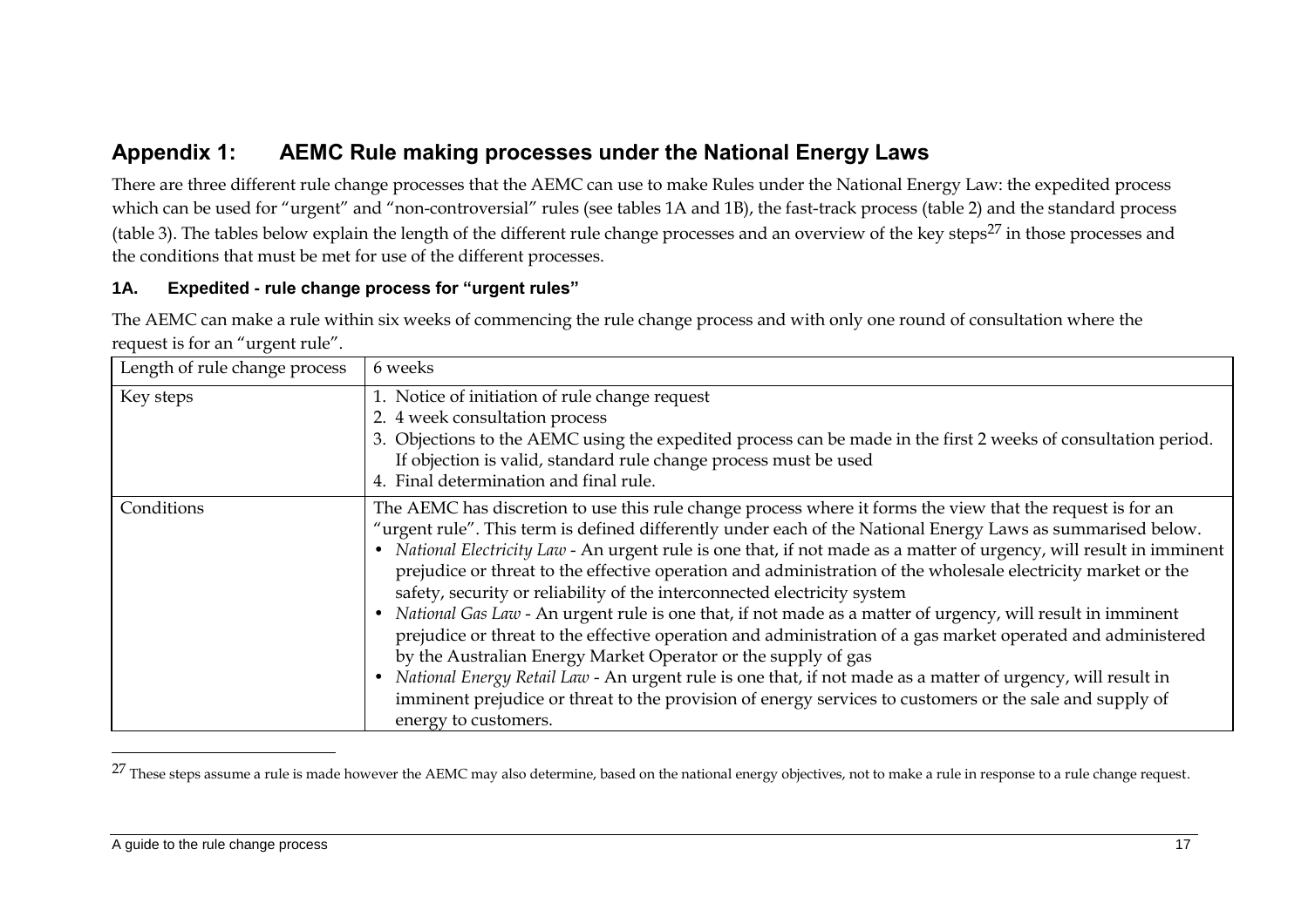Example of urgent rule under the National Electricity Law Where a change is required to the rules to prevent the occurrence of a specified system security event that is forecast/anticipated to arise in the short-term

#### **1B. Expedited - rule change process for "non-controversial rules"**

The AEMC can make a rule within six weeks of commencing the rule change process and with only one round of consultation where the request is for a "non-controversial rule".

| Length of rule change process     | 6 weeks                                                                                                                                                                                                                                                                                                                                                                                                                                                                                                                                                                                                                                                                                                                                                                                                                                   |
|-----------------------------------|-------------------------------------------------------------------------------------------------------------------------------------------------------------------------------------------------------------------------------------------------------------------------------------------------------------------------------------------------------------------------------------------------------------------------------------------------------------------------------------------------------------------------------------------------------------------------------------------------------------------------------------------------------------------------------------------------------------------------------------------------------------------------------------------------------------------------------------------|
| Key steps                         | 1. Notice of initiation of rule change request                                                                                                                                                                                                                                                                                                                                                                                                                                                                                                                                                                                                                                                                                                                                                                                            |
|                                   | 2. 4 week consultation process                                                                                                                                                                                                                                                                                                                                                                                                                                                                                                                                                                                                                                                                                                                                                                                                            |
|                                   | 3. Objections to the AEMC using the expedited process can be made in the first 2 weeks of consultation                                                                                                                                                                                                                                                                                                                                                                                                                                                                                                                                                                                                                                                                                                                                    |
|                                   | period. If objection is valid, standard rule change process must be used                                                                                                                                                                                                                                                                                                                                                                                                                                                                                                                                                                                                                                                                                                                                                                  |
|                                   | 4. Final determination and final rule.                                                                                                                                                                                                                                                                                                                                                                                                                                                                                                                                                                                                                                                                                                                                                                                                    |
| Conditions                        | The AEMC has discretion to use this rule change process where it forms the view that the request is for a non-<br>controversial rule. This term is defined differently under each of the National Energy Laws. These definitions<br>are summarised below.<br>• National Electricity Law -A non-controversial rule is one that is unlikely to have a significant effect on the<br>wholesale electricity market or the interconnected national electricity system<br>National Gas Law - A non-controversial rule is one that is unlikely to have a significant effect on a market for<br>gas or the regulation of pipeline services<br>National Energy Retail Law - A non-controversial rule is one that is unlikely to have a significant effect on a<br>$\bullet$<br>market for energy or the regulation of customer connection services. |
| Example of non-controversial rule | A rule change to clarify or enhance existing market mechanisms.                                                                                                                                                                                                                                                                                                                                                                                                                                                                                                                                                                                                                                                                                                                                                                           |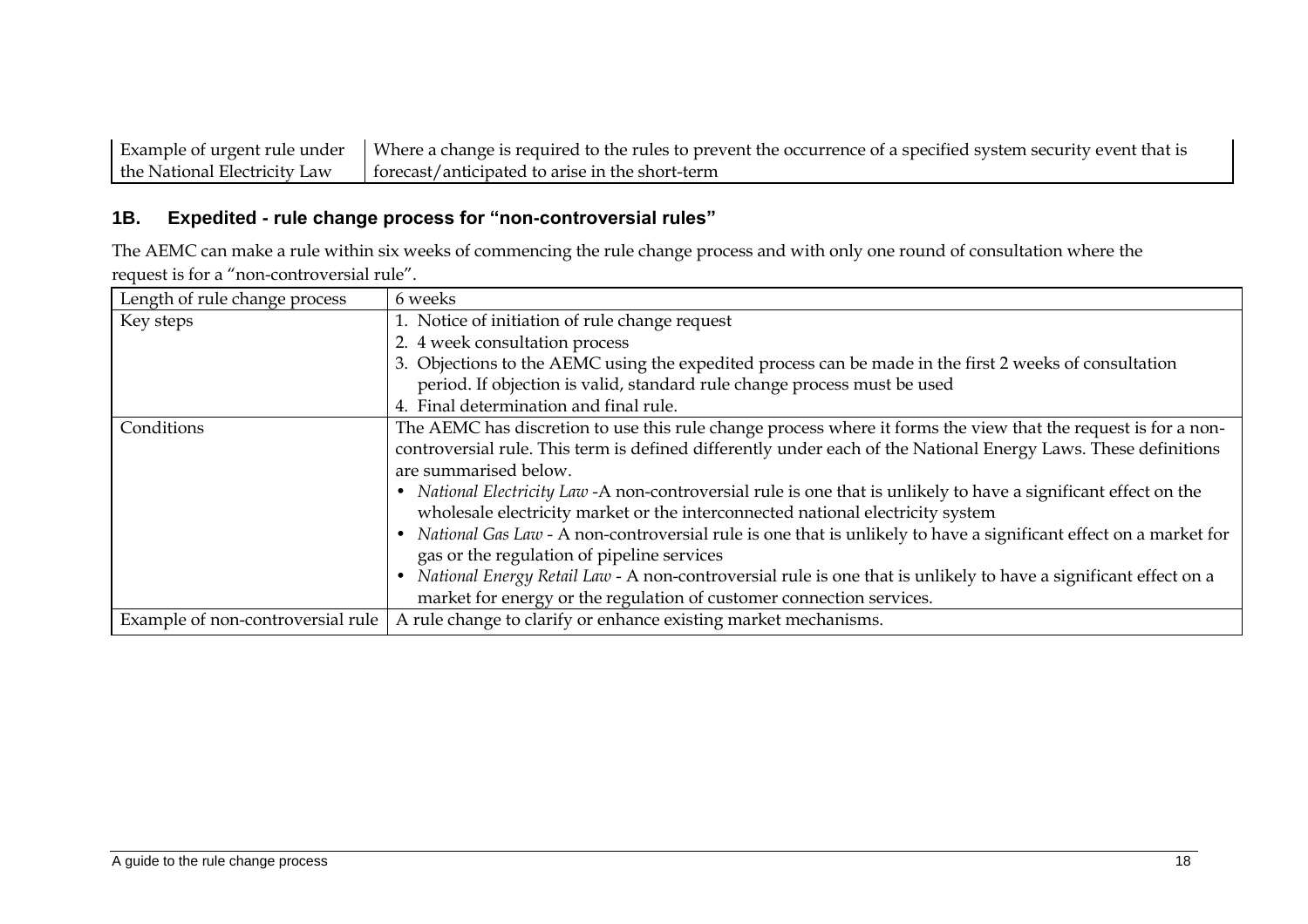#### **2. Fast-track rule change process**

The AEMC can make a rule in approximately four months by commencing the rule-making process with the publication of a draft rule determination and draft rule. This is a process that can be used where there has been prior public consultation on the content of the rule change request.

| Length of rule change process | Approximately 4 months (17 weeks)                                                                               |
|-------------------------------|-----------------------------------------------------------------------------------------------------------------|
| Key steps                     | 1. Notice of initiation of rule change request                                                                  |
|                               | 2. Draft determination and draft rule published 5 weeks after initiation                                        |
|                               | 3. 6 week consultation                                                                                          |
|                               | 4. Final determination and final rule.                                                                          |
| Conditions                    | The AEMC has discretion to use this rule change process where the rule is requested by:                         |
|                               | The AEMO, the AER or the Reliability Panel and that regulatory body has undertaken adequate public<br>$\bullet$ |
|                               | consultation; or                                                                                                |
|                               | any person where the request reflects recommendations made in an AEMC review or the conclusion in an            |
|                               | AEMC review and there was adequate public consultation by the AEMC on the recommendation or conclusion          |
|                               | during the review.                                                                                              |
| Example of fast-track rule    | Where the AEMC has undertaken a review on an issue which included proposed solutions in the draft review        |
|                               | report and recommended in the final report that the solutions proposed be implemented by way of rule changes.   |